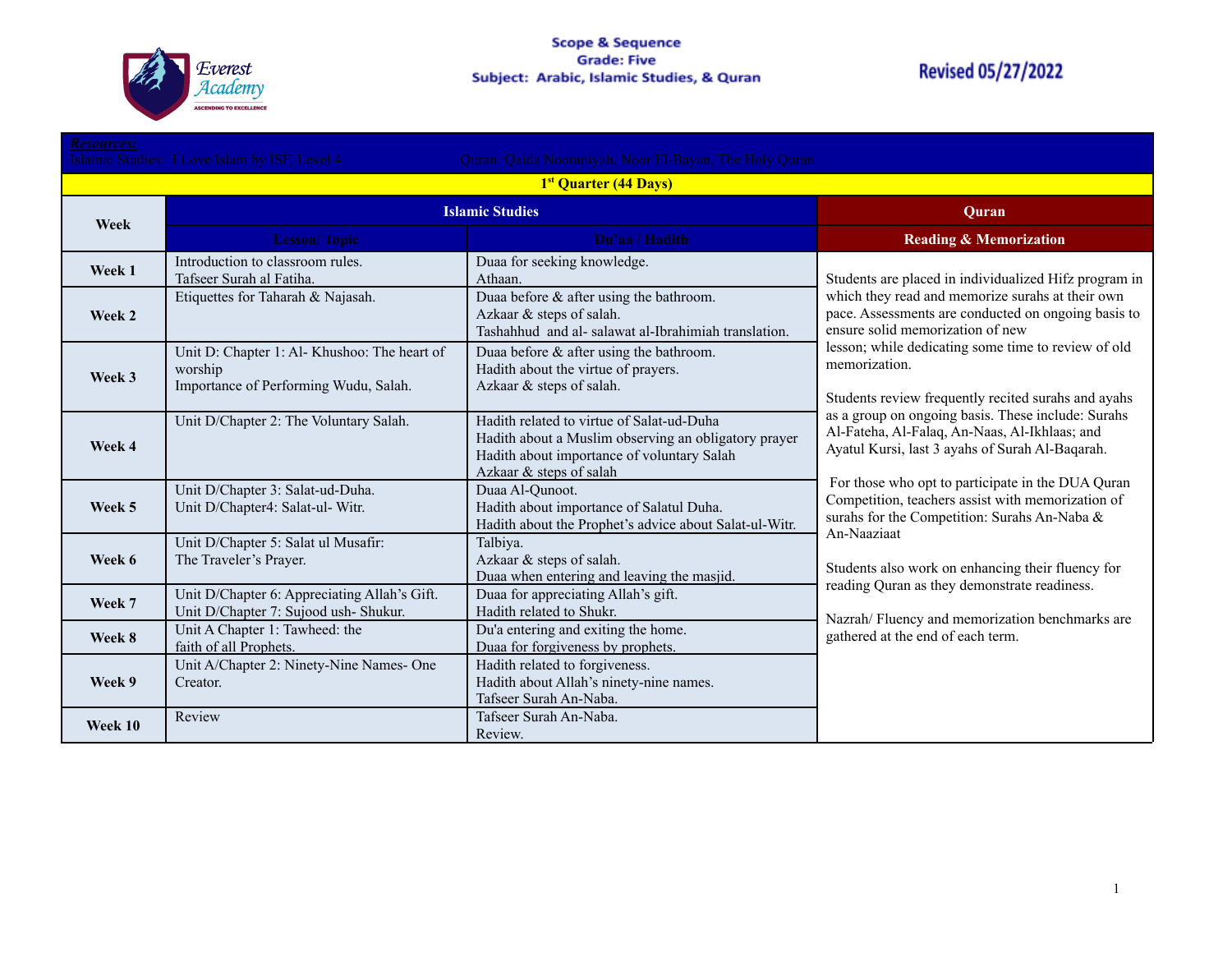

## **Scope & Sequence Grade: Five** Subject: Arabic, Islamic Studies, & Quran

# **Revised 05/27/2022**

 $\mathbf{1}$ 

|        | 2 <sup>nd</sup> Quarter (43 Days)<br><b>ASCENDING TO EXCELLENCE</b> |                                                                                                                            |                                                                                                                                                        |  |
|--------|---------------------------------------------------------------------|----------------------------------------------------------------------------------------------------------------------------|--------------------------------------------------------------------------------------------------------------------------------------------------------|--|
| Week   | <b>Islamic Studies</b>                                              |                                                                                                                            | Ouran                                                                                                                                                  |  |
|        | <b>Lesson/Topic</b>                                                 | Du'aa / Hadith                                                                                                             | <b>Reading &amp; Memorization</b>                                                                                                                      |  |
| Week 1 | Unit A/Chapter 3: Ninety-nine names: One<br>Creator                 | Hadith related to respect<br>Du'aa after Athan                                                                             | Students are placed in individualized Hifz program in                                                                                                  |  |
| Week 2 | Unit A/Chapter 4: Away from Tawheed.                                | Tafseer Surah Al-Ekhlas.                                                                                                   | which they read and memorize surahs at their own<br>pace. Assessments are conducted on ongoing basis to                                                |  |
| Week 3 | Unit A/Chapter 4: Away from Tawheed.                                | Tafseer Surah Al-Ekhlas.                                                                                                   | ensure solid memorization of new<br>lesson; while dedicating some time to review of old                                                                |  |
| Week 4 | Unit B/Chapter 1: Prophets of Islam                                 | Hadith related to respecting parents.<br>Hadith about proper naming of children.<br>Du'a sitting between two prostrations. | memorization.<br>Students review frequently recited surahs and ayahs                                                                                   |  |
| Week 5 | Unit B/Chapter 2: Prophets and messengers.                          | Hadith related to respecting teachers<br>List of Quranic vs. Biblical names of the prophets<br>Du'a for forgiveness        | as a group on ongoing basis. These include: Surahs<br>Al-Fateha, Al-Falaq, An-Naas, Al-Ikhlaas; and<br>Ayatul Kursi, last 3 ayahs of Surah Al-Baqarah. |  |
| Week 6 | Surah An-Naziat with Tafseer.                                       | Duas for seeking knowledge<br>Hadith about arrogance<br>Du'a for forgiveness                                               | For those who opt to participate in the DUA Quran<br>Competition, teachers assist with memorization of<br>surahs for the Competition: Surahs An-Naba & |  |
| Week 7 | SurahAn-Naziat with Tafseer.                                        | Tafseer Surah An-Nuh                                                                                                       | An-Naaziaat                                                                                                                                            |  |
| Week 8 | Unit B/Chapter 5: Prophet Hud                                       | Hadith related to respecting others<br>Du'aa from the Qur'an<br>Du'aa after boarding a vehicle                             | Students also work on enhancing their fluency for<br>reading Quran as they demonstrate readiness.                                                      |  |
| Week 9 | Review and assessment                                               | Review<br>Review and assessment                                                                                            | Nazrah/Fluency and memorization benchmarks are<br>gathered at the end of each term.                                                                    |  |

| 3 <sup>rd</sup> Quarter (43 Days) |                                                   |                                                                                    |                                                                                                                                                                                                                     |
|-----------------------------------|---------------------------------------------------|------------------------------------------------------------------------------------|---------------------------------------------------------------------------------------------------------------------------------------------------------------------------------------------------------------------|
| Week                              | <b>Islamic Studies</b>                            |                                                                                    | Ouran                                                                                                                                                                                                               |
|                                   | <b>Lesson/Topic</b>                               | Dua / Hadith                                                                       | <b>Reading &amp; Memorization</b>                                                                                                                                                                                   |
| Week 1                            | Unit B/Chapter 6: Prophet Salih                   | Relevant Hadith<br>Dua & Etiquette for sleeping and waking up                      | Students are placed in individualized Hifz program in                                                                                                                                                               |
| Week 2                            | Unit C/Chapter 1: The Journey of Salman al Farisi | Relevant Hadith<br>Hadith about value of brotherhood<br>Dua when facing difficulty | which they read and memorize surahs at their own<br>pace. Assessments are conducted on ongoing basis to<br>ensure solid memorization of new<br>lesson; while dedicating some time to review of old<br>memorization. |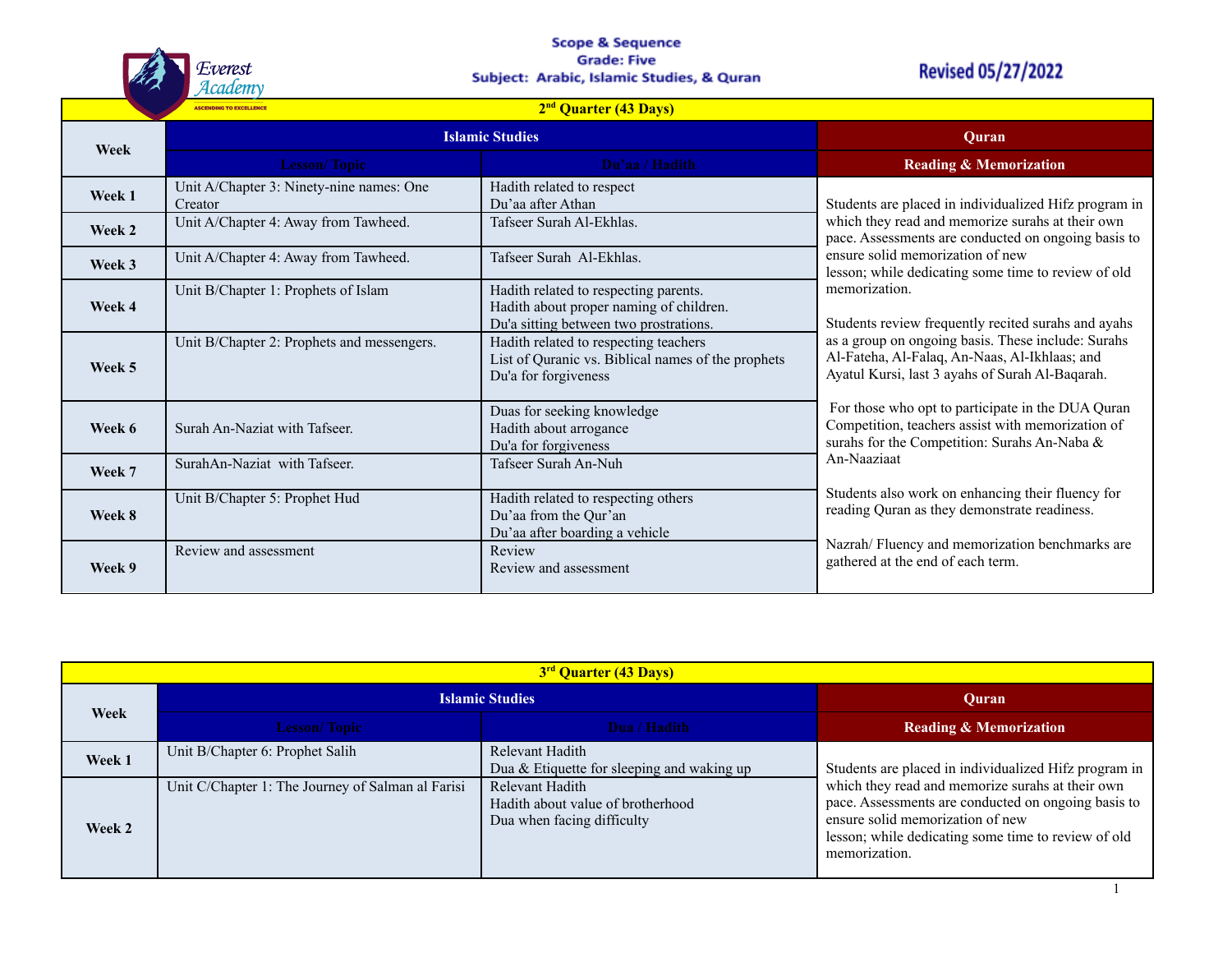

## **Scope & Sequence Grade: Five** Subject: Arabic, Islamic Studies, & Quran

# **Revised 05/27/2022**

|        | 3 <sup>rd</sup> Quarter (43 Days)<br><b>ASCENDING TO EXCELLENCE</b>                                 |                                                                                    |                                                                                                                                                                                                                                                                                                                                                                   |  |
|--------|-----------------------------------------------------------------------------------------------------|------------------------------------------------------------------------------------|-------------------------------------------------------------------------------------------------------------------------------------------------------------------------------------------------------------------------------------------------------------------------------------------------------------------------------------------------------------------|--|
| Week   | <b>Islamic Studies</b>                                                                              |                                                                                    | Quran                                                                                                                                                                                                                                                                                                                                                             |  |
|        | <b>Lesson/Topic</b>                                                                                 | Dua / Hadith                                                                       | <b>Reading &amp; Memorization</b>                                                                                                                                                                                                                                                                                                                                 |  |
| Week 3 | Ramadan Preparation, Etiquettes of fasting.                                                         | Memorize some names of Allah.<br>Duas for starting and breaking fast.              | Students review frequently recited surahs and ayahs<br>as a group on ongoing basis. These include: Surahs<br>Al-Fateha, Al-Falaq, An-Naas, Al-Ikhlaas; and<br>Ayatul Kursi, last 3 ayahs of Surah Al-Baqarah.                                                                                                                                                     |  |
| Week 4 | Unit C/Chapter 2: All Arabia Attacked Madina<br>World Hijab Day (February 1) Prep/ Celebration      | Du'aa at the time of distress.                                                     | For those who opt to participate in the DUA Quran<br>Competition, teachers assist with memorization of<br>surahs for the Competition: Surahs An-Naba &<br>An-Naaziaat<br>Students also work on enhancing their fluency for<br>reading Quran as they demonstrate readiness.<br>Nazrah/Fluency and memorization benchmarks are<br>gathered at the end of each term. |  |
| Week 5 | Unit C/Chapter 3: Battle of Khandaq                                                                 | Relevant Hadith<br>Hadith about forgiveness<br>Du'a for forgiveness                |                                                                                                                                                                                                                                                                                                                                                                   |  |
| Week 6 | Surah Abasa.                                                                                        | Surah Abasa with Tafseer.                                                          |                                                                                                                                                                                                                                                                                                                                                                   |  |
| Week 7 | Unit E/Chapter 1: Forgiveness                                                                       | Duas for seeking knowledge<br>Du'aa when intending to do something                 |                                                                                                                                                                                                                                                                                                                                                                   |  |
| Week 8 | Unit E/Chapter 2: Respect: A Pillar of Good<br>Muslim Character<br>Khateeb Recognition/ Celebration | Duas for seeking knowledge<br>Etiquette for eating.<br>Dua before and after eating |                                                                                                                                                                                                                                                                                                                                                                   |  |
| Week 9 | <b>Review and Assessment</b>                                                                        | Review and assessment                                                              |                                                                                                                                                                                                                                                                                                                                                                   |  |

| <b>4th Quarter (46 Days)</b> |                                                    |                                                                                 |                                                                                                                                                                  |
|------------------------------|----------------------------------------------------|---------------------------------------------------------------------------------|------------------------------------------------------------------------------------------------------------------------------------------------------------------|
| Week                         | <b>Islamic Studies</b>                             |                                                                                 | Ouran                                                                                                                                                            |
|                              | <b>Lesson/Topic</b>                                | Dua / Hadith                                                                    | <b>Reading &amp; Memorization</b>                                                                                                                                |
| Week 1                       | Unit E/Chapter 2:<br>Lesson 1: Respecting Humanity | Duas for seeking knowledge.<br>Etiquette and Dua for entering $&$ exiting home. | Students are placed in individualized Hifz program in                                                                                                            |
| Week 2                       | Unit E/Chapter 2:<br>Lesson 2: Respecting Parents  | Duas for seeking knowledge.<br>Hadith about obeying parents.                    | which they read and memorize surahs at their own<br>pace. Assessments are conducted on ongoing basis to<br>ensure solid memorization of new lesson; while        |
| Week 3                       | Unit E/Chapter 2:<br>Lesson 3: Respecting Teachers | DDuaaua-e-Qunoot.<br>Hadith about reward for teaching knowledge.                | dedicating some time to review of old memorization.<br>Students review frequently recited surahs and ayahs<br>as a group on ongoing basis. These include: Surahs |
| Week 4                       | Unit E/Chapter 2:<br>Lesson 4: Respecting Elders   | Duas for seeking knowledge.<br>Hadith about kindness.                           |                                                                                                                                                                  |